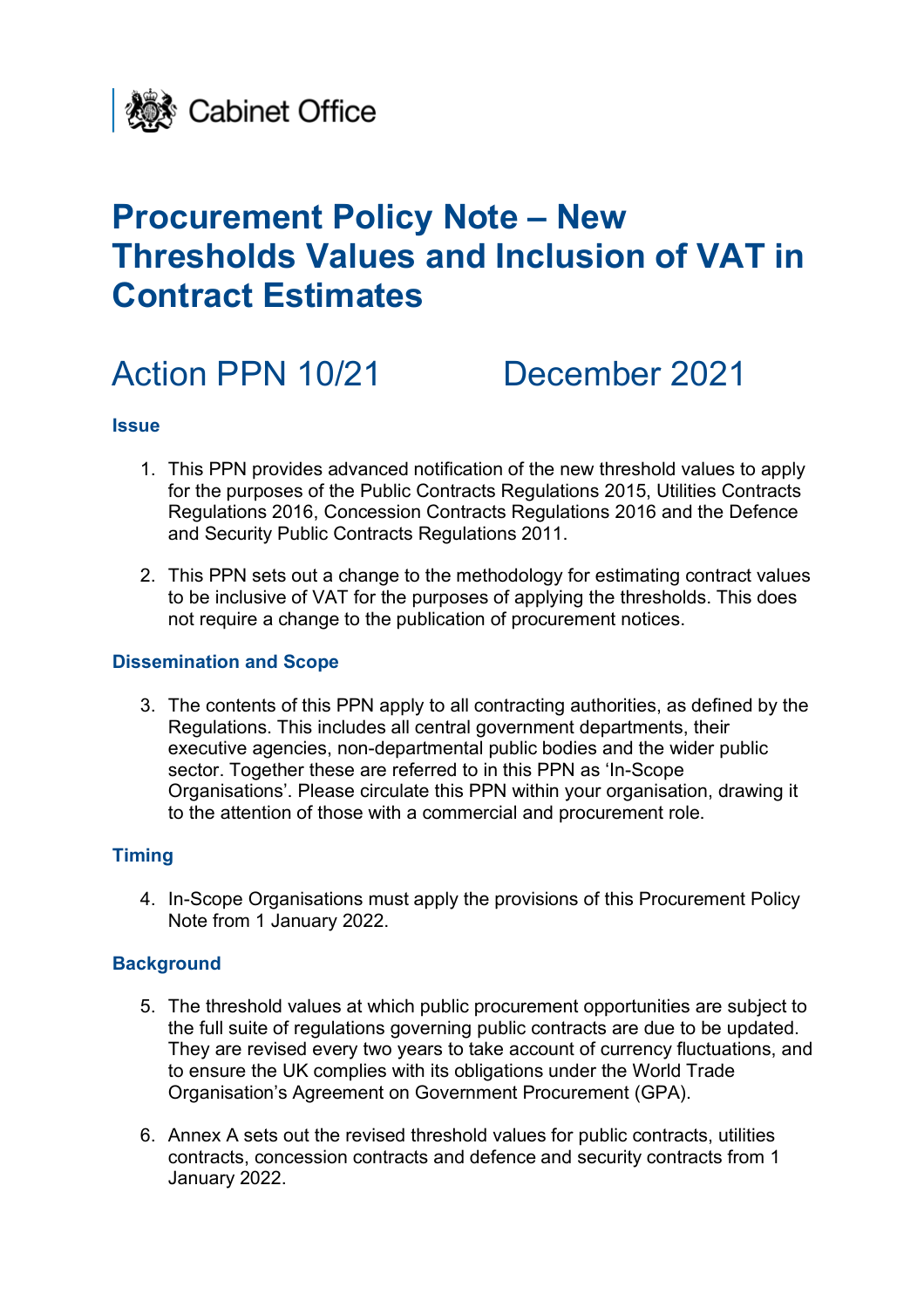- 7. When calculating the estimated value of the contract to determine whether the regulations apply, the contract value estimation should be **inclusive of VAT** (where applicable) from 1 January 2022.
- 8. This is a change in practice, as a result of the UK's independent membership of the GPA. The revised thresholds have been calculated in accordance with established GPA practice. Procurers should calculate the estimated value of a contract based on the total amount payable including VAT without making a deduction for any available VAT recovery.
- 9. The suggested, but not prescriptive, default for calculating VAT is to add an equal amount to the standard rate of VAT (currently 20%) to the contract estimation net amount. This would remove any problems of underestimating the contract value.
- 10.The threshold values for small lots, light touch regime services and below threshold regulations are not subject to the two year currency fluctuation amendment required to comply with our GPA obligations. Contract values should be estimated inclusive of VAT for compliance with all thresholds.
- 11.For the purposes of advertising, the estimated contract value will continue to be provided exclusive of VAT. Similarly for contract award notices, these will continue to be published exclusive of VAT.

# **Contact**

12.Enquiries about this PPN should be directed to the Crown Commercial Service Helpdesk on 0345 410 2222 or info@crowncommercial.gov.uk.